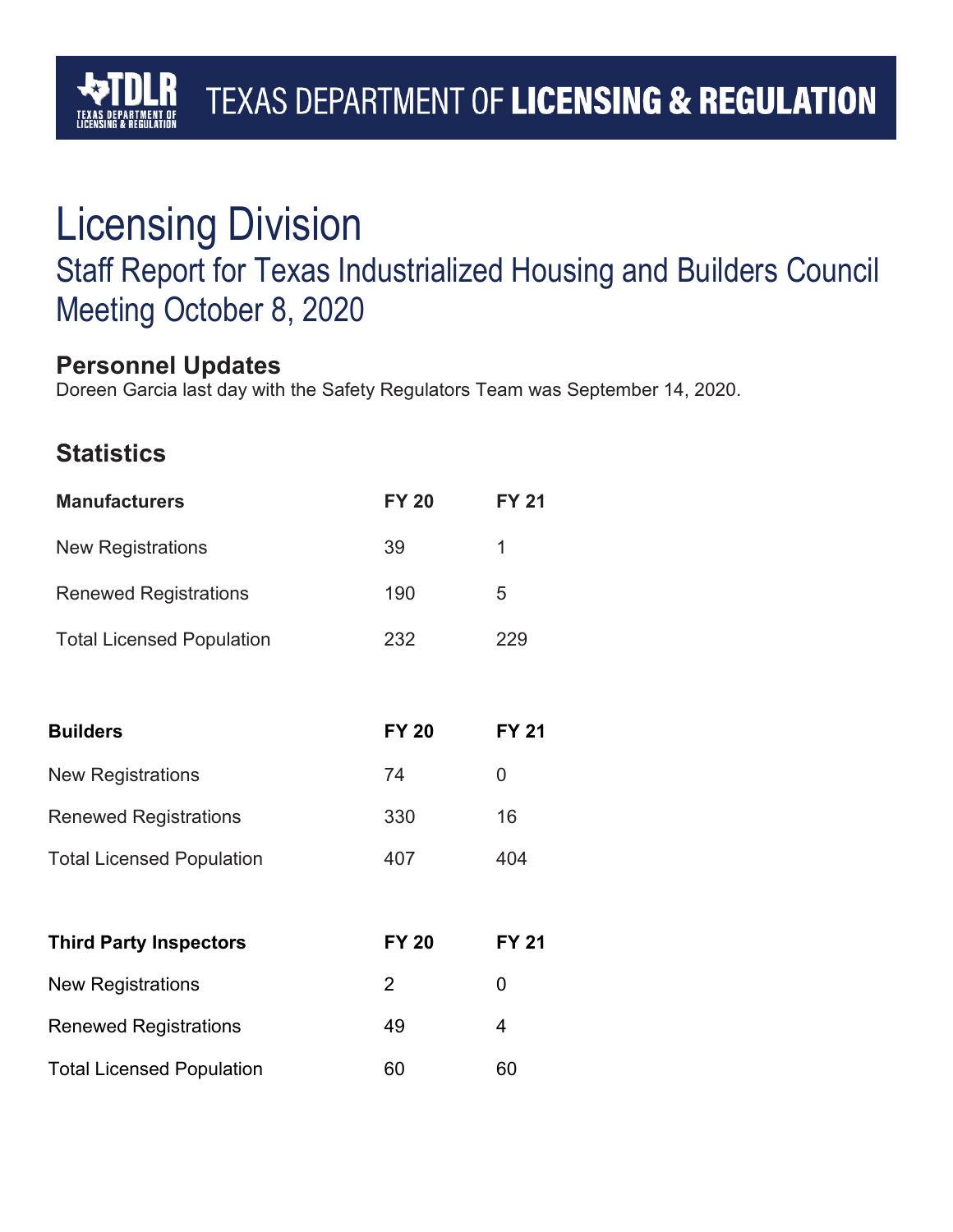| <b>Third Party Inspection Agencies</b>      | <b>FY 20</b> | FY 21        |
|---------------------------------------------|--------------|--------------|
| <b>New Registrations</b>                    | O            | 0            |
| <b>Renewed Registrations</b>                | 8            | 1            |
| <b>Total Facilities Licensed Population</b> | 8            | 8            |
|                                             |              |              |
| <b>Design Review Agency</b>                 | <b>FY 20</b> | <b>FY 21</b> |
| <b>New Registrations</b>                    | O            | 0            |
| <b>Renewed Registrations</b>                | 7            | 1            |
| <b>Total Facilities Licensed Population</b> | 8            | 8            |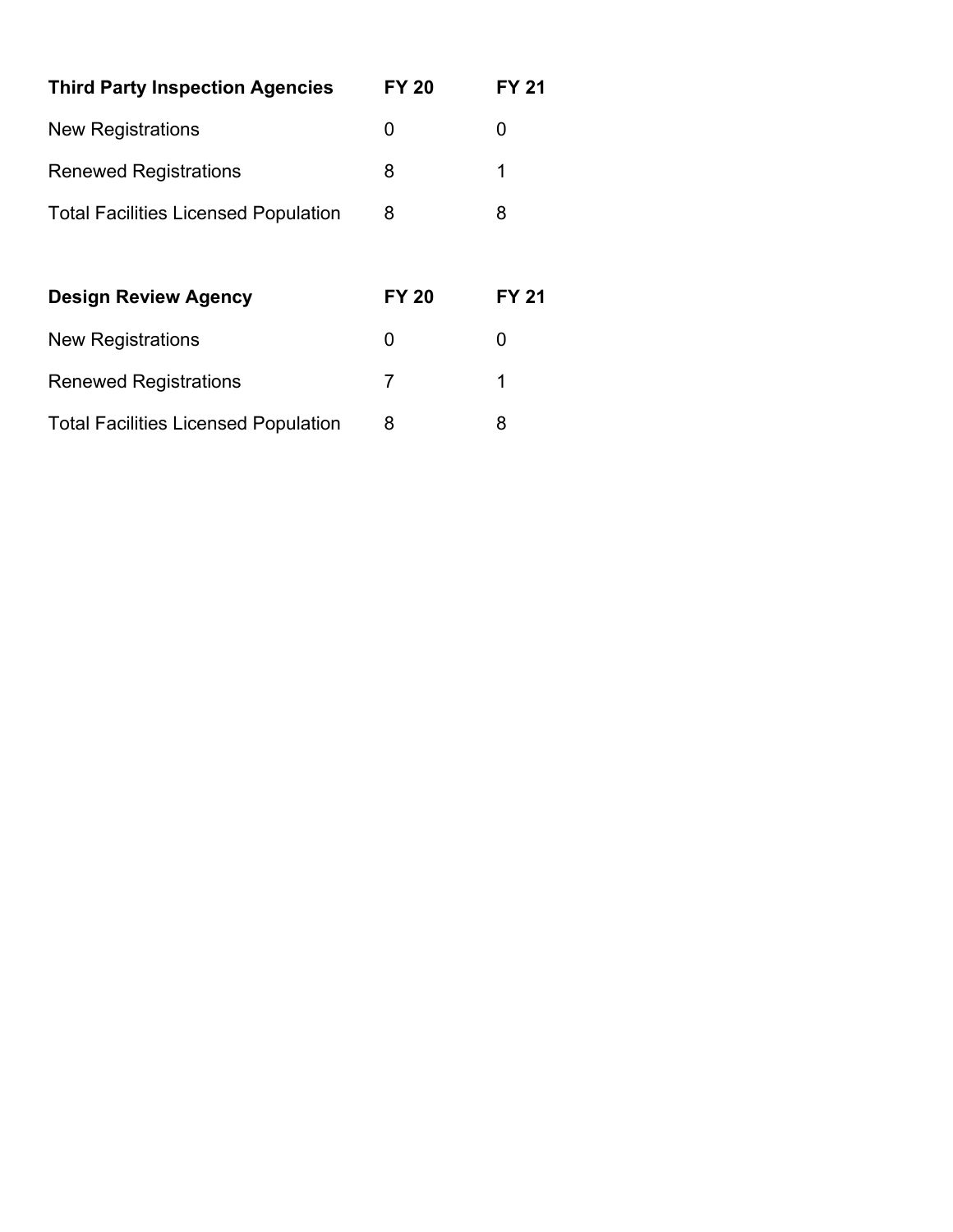# TEXAS DEPARTMENT OF LICENSING & REGULATION

# Customer Service

Staff Report for Texas Industrialized Building Code Council – October 8, 2020

# **Statistics**

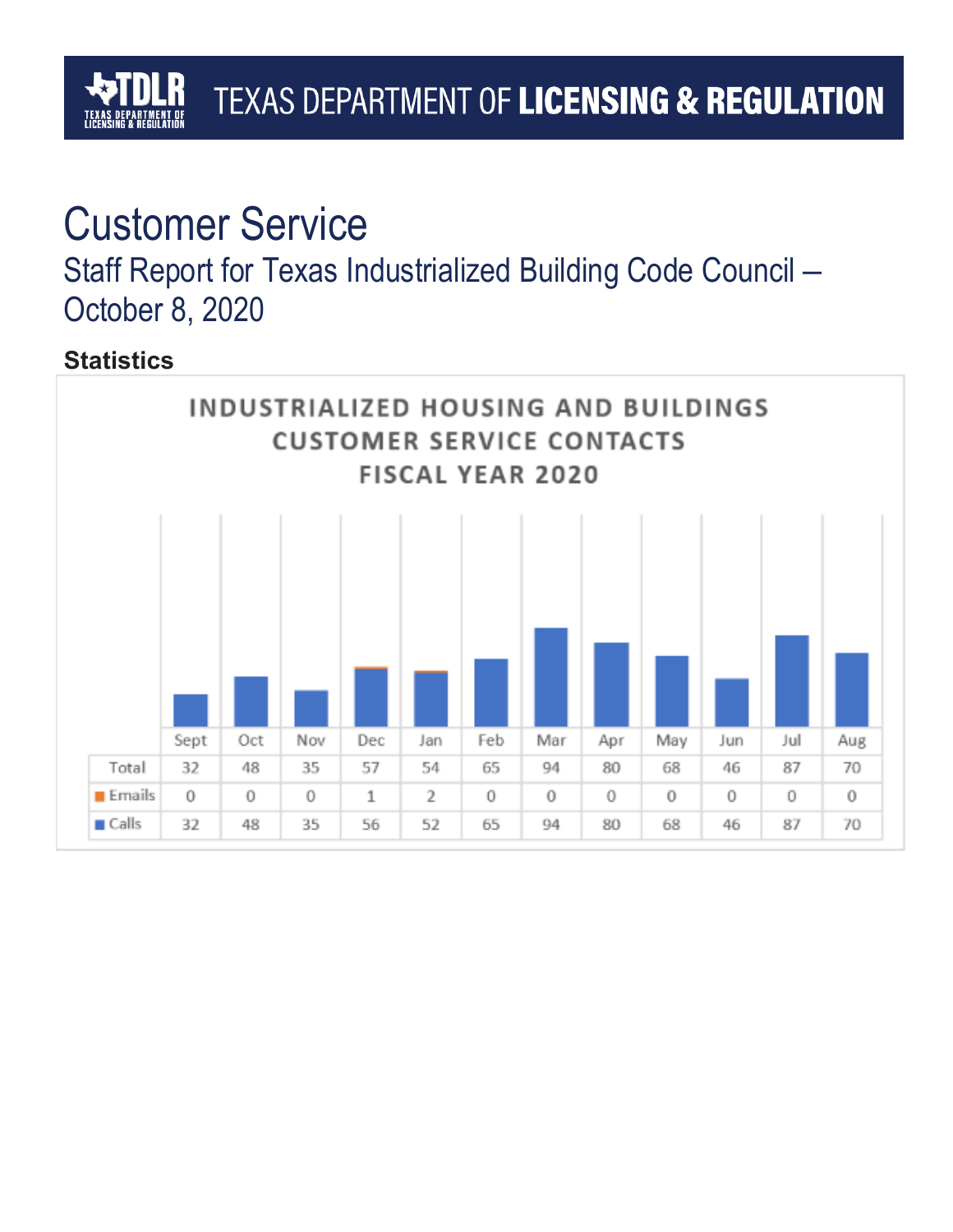# Enforcement Division Staff Report October 8, 2020

### **Personnel Updates:**

On March 1, John Medlock was promoted to Chief Prosecutor. John has worked for TDLR for 7 years, previously serving as a Prosecutor and Senior Prosecutor in the Enforcement Division.

On May 1, Trevor Theilen was promoted to Senior Prosecutor. Trevor has worked for TDLR for 9 years as a Prosecutor in the Enforcement Division.

On February 15, Jackie Revilla was promoted to Legal Assistant Supervisor. Jackie has worked for TDLR for 18 years, previously serving as a Legal Assistant and Senior Legal Assistant in the Enforcement Division.

On February 15, Debbie Hawkins was promoted to Legal Assistant Supervisor. Debbie has worked for TDLR for 8 years as a Legal Assistant in the Enforcement Division.

On August 31, Investigations Manager Gregg Dodson retired after 22 years of service with TDLR. Gregg oversaw the Investigations Section within the Enforcement Division, which includes 42 investigators. This position is currently posted on the Department's website, and we hope to conduct interviews soon.

On August 31, Prosecution Legal Assistant Manager Daryl Kunze retired after 18 years of service with TDLR. Daryl oversaw the Prosecution Legal Assistant Section within the Enforcement Division, which includes 33 legal assistants and administrative assistants. This position is currently posted on the Department's website, and we hope to conduct interviews soon.

On August 31, Senior Investigator Esmer Arguijo retired after 21 years of service with TDLR. Esmer conducted investigations of cases in the building and mechanical, water well, and property tax programs.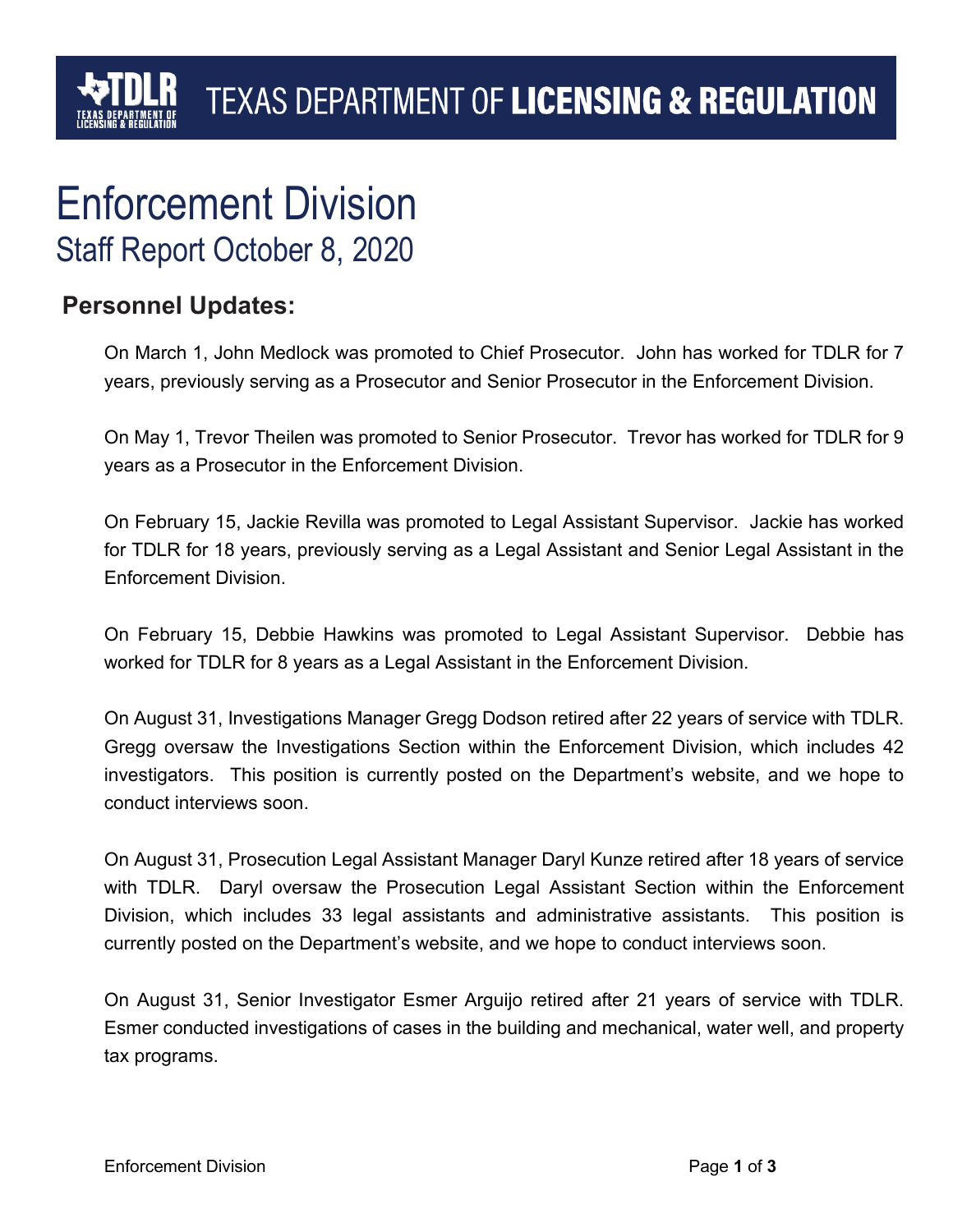## **Statistics:**

Shown below are the Enforcement Performance Measures and key statistics for the Industrialized Housing and Buildings program (IHB) and for all TDLR programs combined for **Fiscal Year 2020:**

| <b>Performance Measure</b>                  | <b>IHB</b> | <b>TDLR</b> |
|---------------------------------------------|------------|-------------|
| Cases opened                                | 8          | 10,465      |
| Cases closed                                | 17         | 9,763       |
| Average time to close (days)                | 391.47     | 157.58      |
| % of cases resolved within 6 months         | 23.53%     | 68.64%      |
| % of cases resulting in disciplinary action | $0\%$      | 13.48%      |
| <b>Cases Pending</b>                        | 11         | 5,850       |

**Source of cases opened for Fiscal Year 2020**



| <b>Case Outcomes</b>                       | <b>IHB</b> | <b>TDLR</b>    |
|--------------------------------------------|------------|----------------|
| <b>Commission Orders</b>                   | 0          | 28             |
| <b>Default Orders</b>                      | 0          | 344            |
| <b>Agreed Orders</b>                       | 0          | 853            |
| <b>Penalties Assessed</b>                  | \$0.0      | \$2,368,951.00 |
| <b>Penalties Collected</b>                 | \$0.0      | \$1,284,467.16 |
| Licenses Revoked (Disciplinary)            | 0          | 62             |
| <b>Licenses Suspended</b>                  | 0          | 4              |
| Licenses Denied/Revoked (Criminal History) | 0          | 240            |
| <b>Cease &amp; Desist Orders</b>           | 0          | 46             |
| <b>Informally Resolved</b>                 | 17         | 8,365          |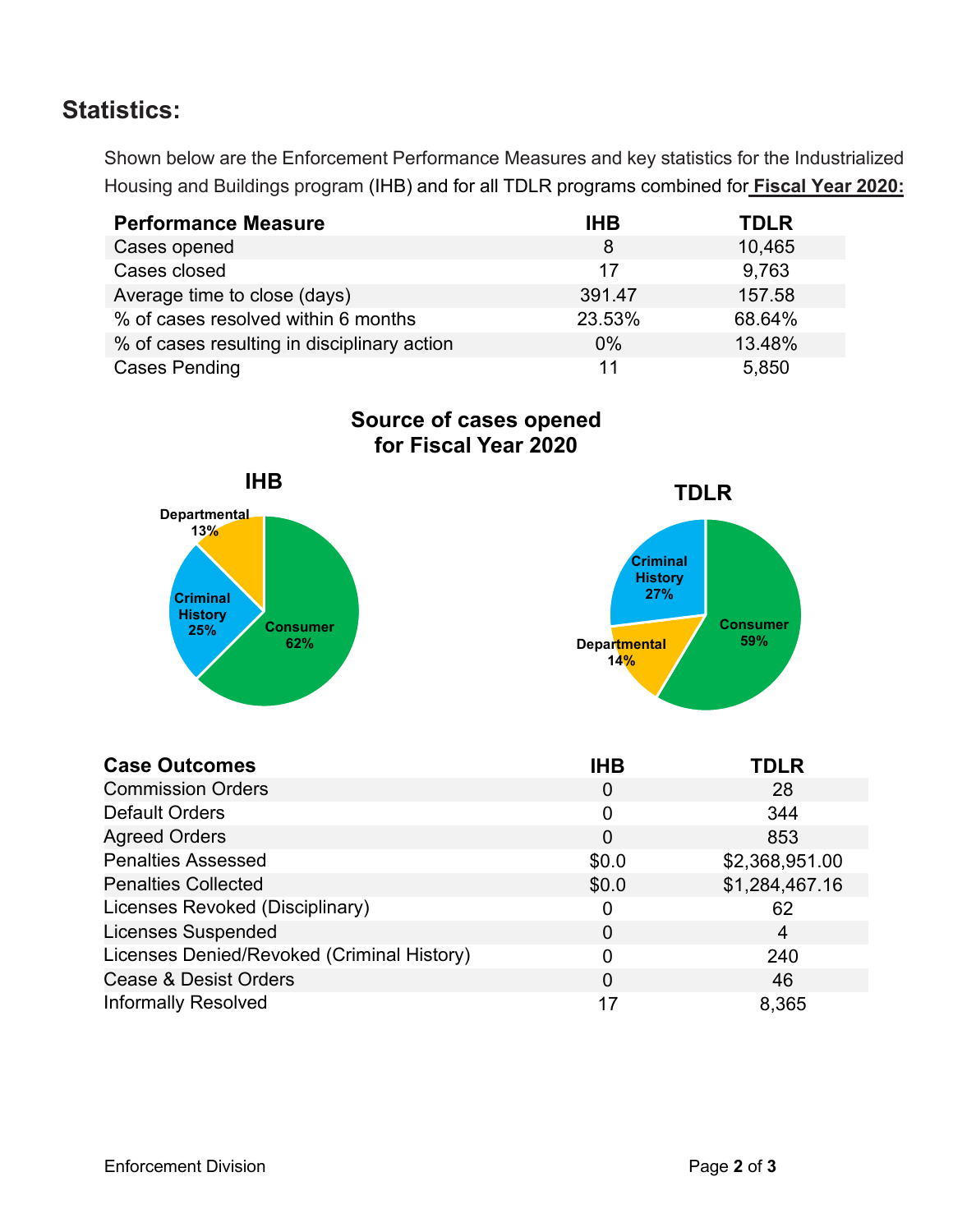### **IHB Alleged Violations at Opening for Fiscal Year 2020**

| <b>Alleged Violation:</b>           | Count |
|-------------------------------------|-------|
| No registration                     |       |
| Construction-building codes         |       |
| <b>Criminal Activity</b>            |       |
| Allow occupancy when not authorized |       |

### **IHB Violations Resulting in Disciplinary Action for Fiscal Year 2020**

| <b>Violation:</b>                                                                                     | <b>Count</b> |
|-------------------------------------------------------------------------------------------------------|--------------|
| There were no violations resulting in Disciplinary Action for Fiscal Year 2020<br>for the IHB program | N/A          |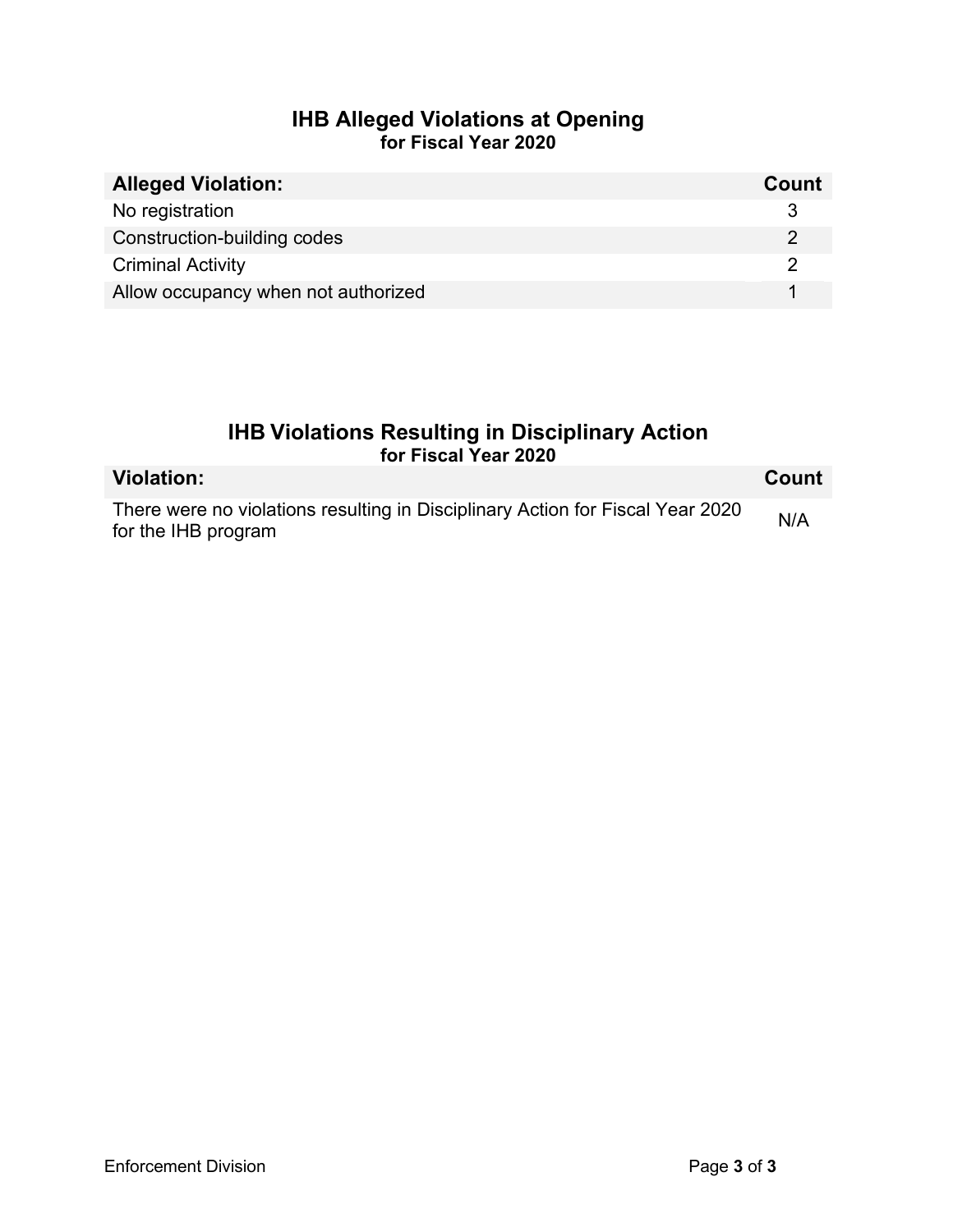# Regulatory Program Management Staff Report for TX Industrialized Building Code Council October 8, 2020

## **Personnel Updates**

Katherine Vaughan retired at the end of January 2020. Katherine was instrumental in developing many of the program forms and procedures as well as the IHB database. Her duties have been re-assigned.

- The Building and Mechanical Section of RPM now has 3 multi-program administrative assistants to complete administrative work for the section including many duties that Katherine previously handled.
- IT is now responsible for the IHB database.
- The remainder of Katherine's work responsibilities have been divided among the IHB program specialists.

### **Statistics**

### **REVENUE FROM DECALS/INSIGNIA/ALTERATION DECALS**

| FΥ | <b>TOTAL</b><br><b>SOLD</b> | <b>TOTAL</b><br><b>REVENUE</b> |
|----|-----------------------------|--------------------------------|
| 20 | 5,674                       | \$260,833.26                   |
| 19 | 7.157                       | \$292,433.59                   |

#### **INSPECTIONS BY THIRD PARTIES**

| <b>FY</b> | <b>TOTAL</b><br><b>UNITS</b><br><b>INSPECTED</b> | <b>TOTAL</b><br><b>FACILITIES</b><br><b>INSPECTED</b> |
|-----------|--------------------------------------------------|-------------------------------------------------------|
| 20        | 7,321                                            | 1,221                                                 |
| 19        | 7.815                                            | 1.157                                                 |

### **STAFF INSPECTIONS**

| FY | # OF<br><b>INSPECTIONS</b> |
|----|----------------------------|
| 20 | 99                         |
| 19 | 106                        |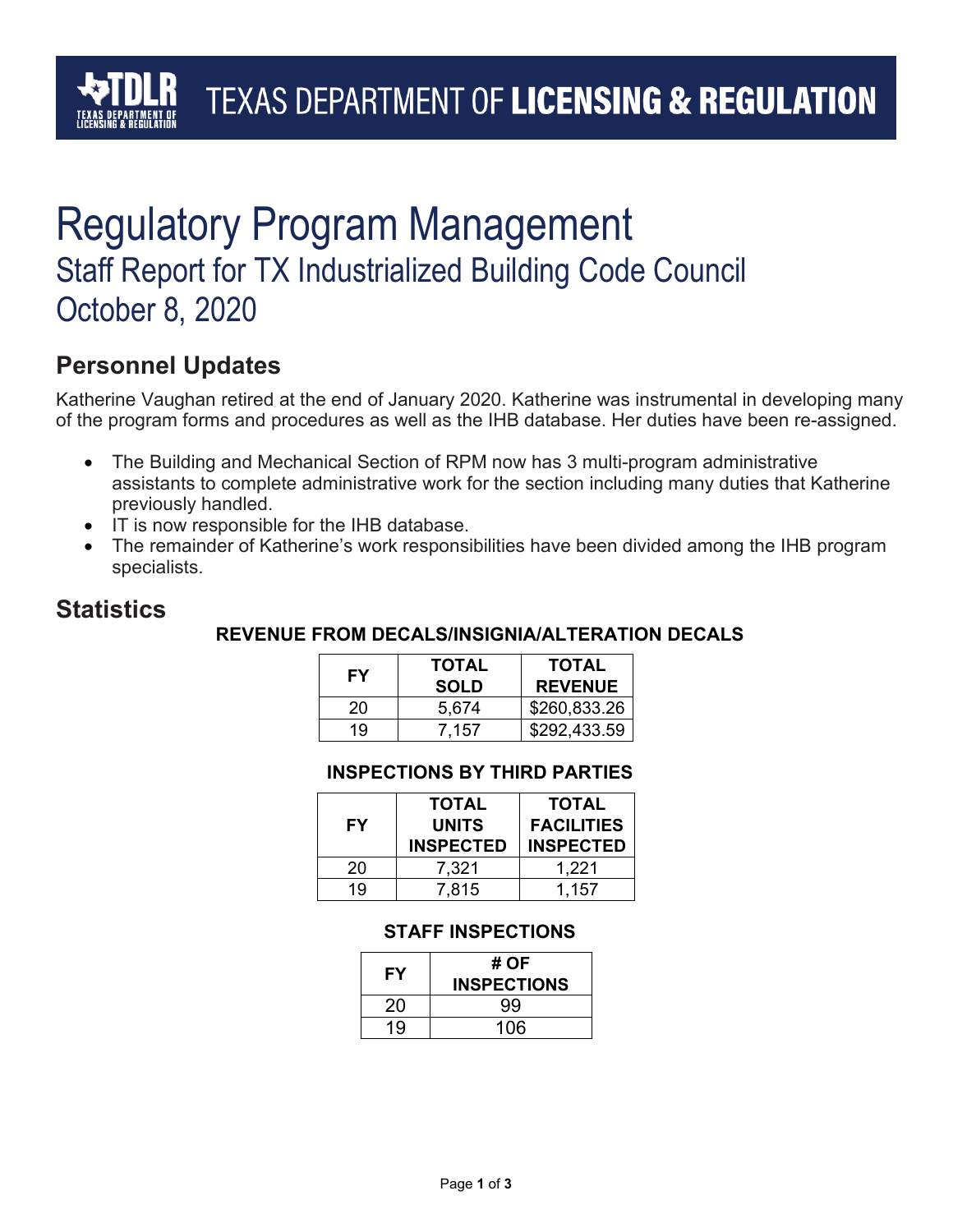#### **PLANS APPROVED BY THIRD PARTIES**

| FΥ | # OF<br><b>APPROVALS</b> |  |
|----|--------------------------|--|
| 20 | 1,386                    |  |
| 19 | 1,560                    |  |

#### **PLANS REVIEWED BY STAFF**

| FY | # OF<br><b>APPROVALS</b> |  |
|----|--------------------------|--|
| 20 | 193                      |  |
| 19 | 135                      |  |

### **Current Projects**

IT is working on an online payment portal. IHB will be the first program to benefit from this portal although they plan to expand it to other programs in the future. Hopefully it will be ready to use in early 2021.

We are also working on Remote Video Inspection (RVI) procedures that can be used to assist in certification inspections of new manufacturers.

| IHM# | <b>MFG. NAME</b>                                                    | <b>CITY, STATE</b>       | <b>DATE</b><br><b>CERTIFIED</b> | <b>TYPE</b>                                 |
|------|---------------------------------------------------------------------|--------------------------|---------------------------------|---------------------------------------------|
| 499  | R LUTE'S                                                            | ROSHARON,<br>ТX          | 1/30/2020                       | <b>EQUIPMENT BUILDINGS</b>                  |
| 558  | <b>NS CONTROLS</b>                                                  | HOUSTON, TX              | 2/21/2020                       | <b>INTEGRATOR</b>                           |
| 593  | <b>ORBITAL GAS NORTH</b><br><b>AMERICA</b>                          | <b>HOUSTON, TX</b>       | 3/9/2020                        | <b>EQUIPMENT BUILDINGS</b>                  |
| 586  | <b>SIEMENS INDUSTRY</b>                                             | <b>HOUSTON, TX</b>       | 5/1/2020                        | <b>INTEGRATOR</b>                           |
| 620  | Z-MODULAR                                                           | CHANDLER,<br><b>AZ</b>   | 5/7/2020                        | <b>SMALL COMMERCIAL</b><br><b>BUILDINGS</b> |
| 580  | <b>RUSSELL</b><br><b>MANUFACTURING &amp;</b><br><b>FABRICATIONS</b> | <b>HOUSTON, TX</b>       | 5/15/2020                       | <b>EQUIPMENT BUILDINGS</b>                  |
| 539  | <b>ENGLOBAL US INC</b>                                              | HENDERSON,<br>TX         | 5/26/2020                       | <b>EQUIPMENT BUILDINGS</b>                  |
| 577  | <b>SEABOARD CONTROLS</b>                                            | <b>SOUTH BEND,</b><br>IN | 6/12/2020                       | <b>EQUIPMENT BUILDINGS</b>                  |
| 582  | <b>KW CUSTOM CONTROLS</b>                                           | SOUTH BEND,<br>IN        | 6/12/2020                       | <b>EQUIPMENT BUILDINGS</b>                  |
| 591  | <b>LQT INDUSTRIES</b>                                               | ABBEVILLE, LA            | 7/31/2020                       | <b>EQUIPMENT BUILDINGS</b>                  |

#### **MANUFACTURERS CERTIFIED SINCE LAST MEETING**